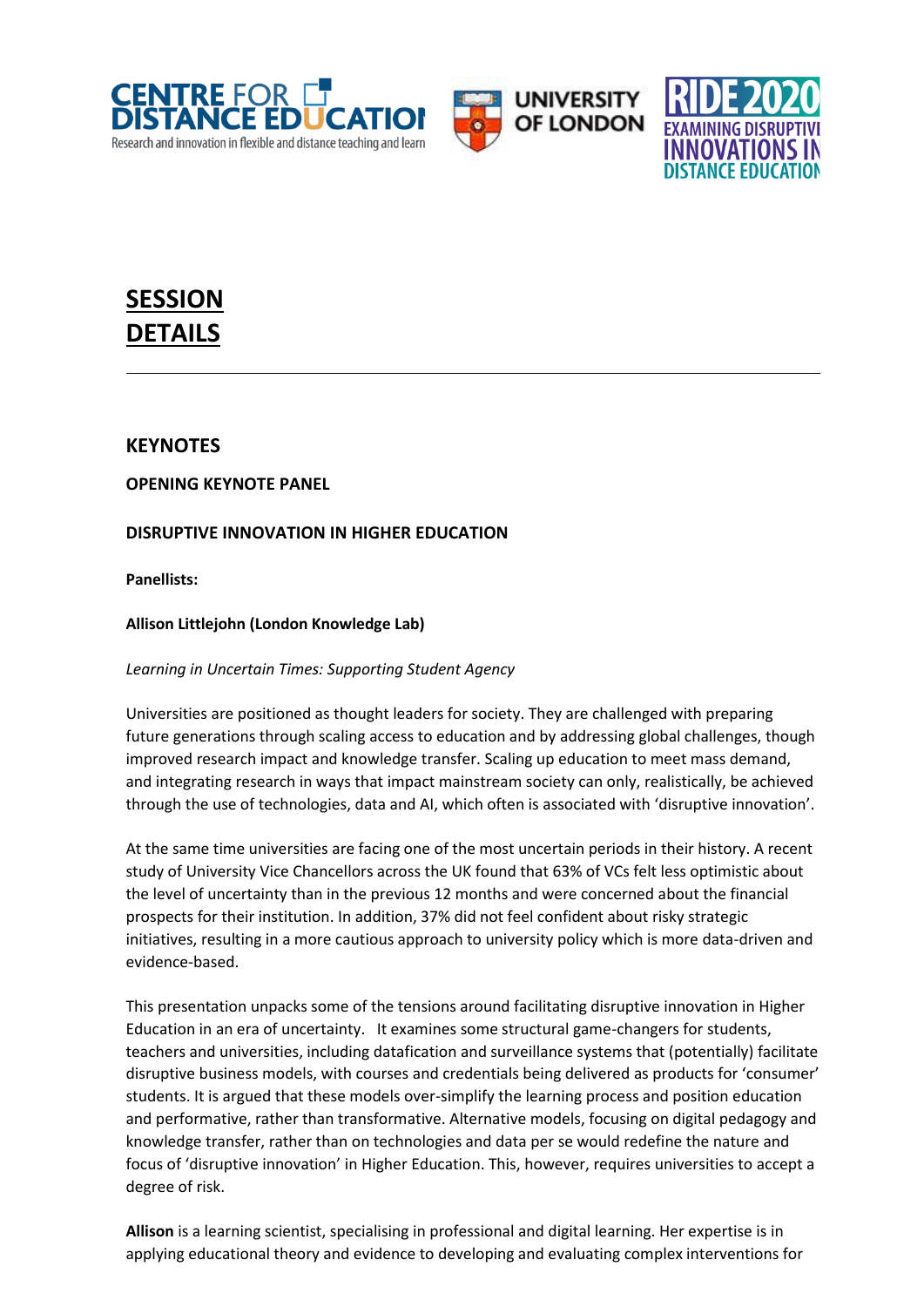





professional learning which capitalise on the use of digital technologies. Her work has made contributions to the understanding of how people learn for work in diverse contexts and cultures across the Energy, Finance, Health, Education and International Development sectors.

She has held research chairs at five UK universities and have experience of strategic leadership in education, as Dean (Learning & Teaching), College of Social Sciences, University of Glasgow; Academic Director of Digital Innovation at the Open University (2015-2019), Founding Director of the Caledonian Academy at Glasgow Caledonian University (2006 – 2014), where she was Senior Researcher for Royal Dutch Shell (2008-2010), leading a partnership around Knowledge Innovation & Development.

She has been awarded over 40 research grants funded by a range of funding bodies including research councils and industry. Her current research focuses on the role of professional learning in resolving global challenges. She is Academic Director for 'Ways of Working and Learning in AMR surveillance systems in LMICs', funded by the UK Department for Health and Social Care's Fleming Fund; She also researches 'Approaches in Complex and Challenging Environments for Sustainable Sexual & Reproductive Health' (ACCESS), funded by the UK Department for International Development. She serves on the editorial board of a number of influential journals, including *The Internet and Higher Education* and *Vocations & Learning*.

# **Neil Morris (University of Leeds)**

# *Unbundling higher education: impacts for learners and learning*

Universities are facing growing internal and external pressures to generate income, educate a widening continuum of learners, and make effective use of digital technologies. One response has been growth of online education, catalysed by Massive Open Online Courses, availability of digital devices and technologies, and notions of borderless global education. In growing online education, learning and teaching provision has become increasingly disaggregated, or unbundled, and universities are partnering with a range of private companies to reach new learners, and commercialise educational provision. In this presentation, I will consider the impact of digitisation on learner expectations and experience, the benefits and risks of unbundled higher education provision and the potential impacts of unbundled online education on the future of higher education.

**Neil** is Chair of Educational Technology, Innovation and Change in the School of Education and Dean of Digital Education at the University of Leeds, leading on a number of strategic digital education projects. He is a National Teaching Fellow, winning a number of national awards for teaching excellence. His research interests include educational technology, online and blended learning. He was the UK PI on an ESRC Newton Funded research project on the unbundled university. He has conducted a number of published studies on the impact of digital technologies on student learning and engagement and is the co-author of Study Skills Connected, a successful textbook on using technology to enhance learning.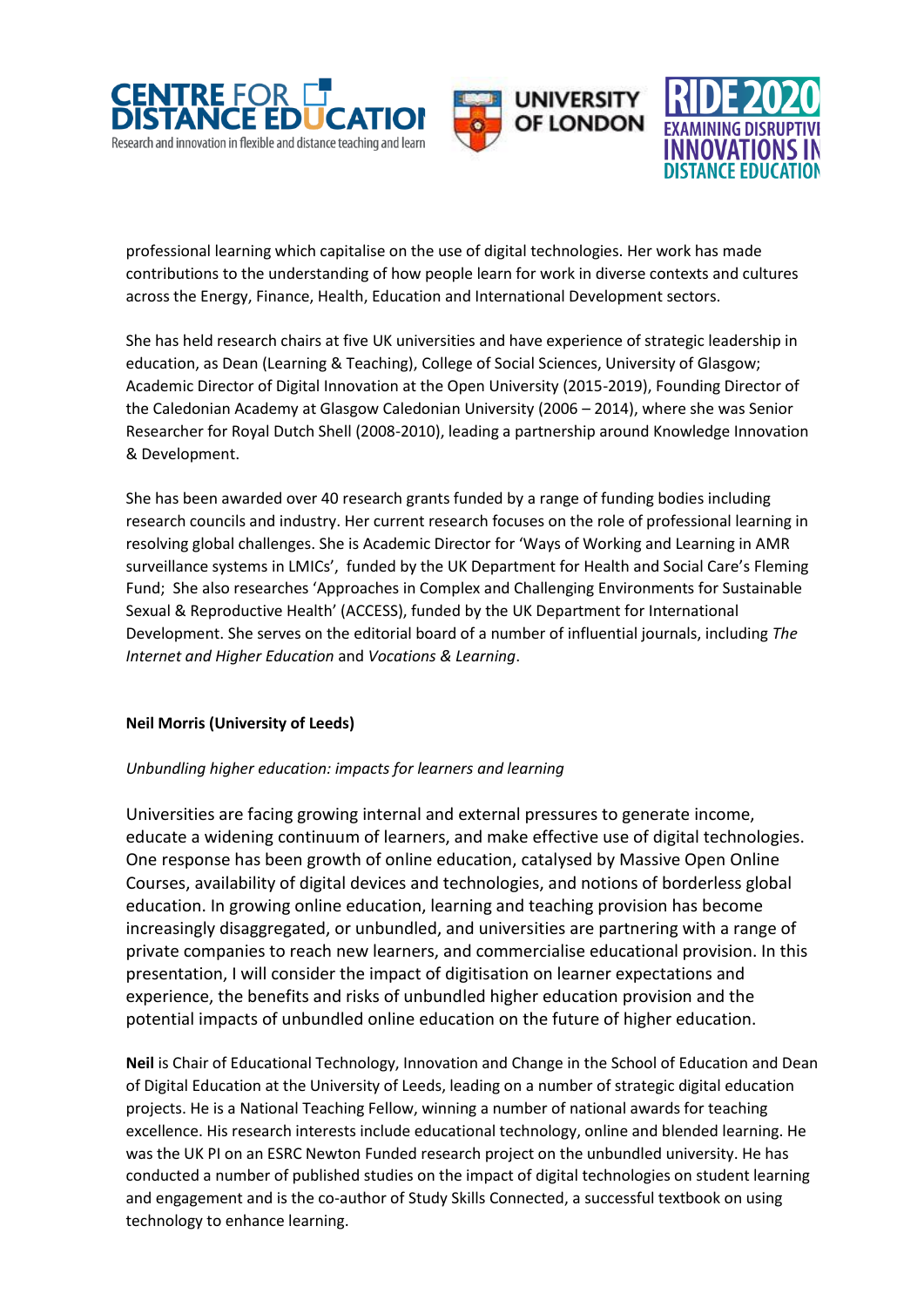





# **Dil Sidhu (Coursera)**

#### *How artificial intelligence can assist online learners and faculty*

Coursera was founded by two computer science professors at Stanford with a vision of providing life-transforming learning experiences to anyone, anywhere. It is the world's largest online learning platform for higher education. Over 165 of the world's top universities and 39 industry partners work with Coursera to offer courses, specializations, professional certificates, MasterTracks and degrees (undergraduate and graduate) that empower over 47 million registered Coursera learners around the world to achieve their career goals. Over 2,000 companies and governments use the company's enterprise platform Coursera for Business to transform their talent. The data provided by 47 million learners being able to choose from 3,800 courses, 300 specializations and 16 degrees is substantial along with over 80 million assessment attempts and over 40 million AI driven 'nudges' to students.

Coursera utilizes many data analytics models and artificial intelligence approaches to assist and motivate learners to reaching their desired goals. In addition, Coursera also provides information and data to the content provider organization (University or industry partner) to assist in their forward planning. Lastly, Coursera also makes the same information and data available to faculty, so they may see where learners are struggling with the content and/or the assessments and where they may need improvements.

**Dil is** currently the Chief Content Officer at Coursera (online learning) located in Silicon Valley, California. His focus is to work with global academic and industry partners to enable them to provide exemplary content online for a global learner audience.

As a self-described life-long learner Dil also enjoys teaching on executive education programs and has been a visiting Professor of Management Practice at 22 colleges and Universities around the world. He has also consulted and taught on Authentic Leadership, Systematic Inventive Thinking and The Science of Influence & Persuasion keynotes and workshops.

His previous roles have included:

- Vice Dean, Columbia Business School (New York City)
- Chief External Officer, University of Manchester (UK)
- Director of Executive Education, London Business School
- Deputy Chief Executive, London Borough of Lambeth
- Principal Consultant, KPMG Business Restructuring Advisory
- Director of Group Planning, Dixons Stores Group

#### **Panel Chair: Stylianos Hatzipanagos**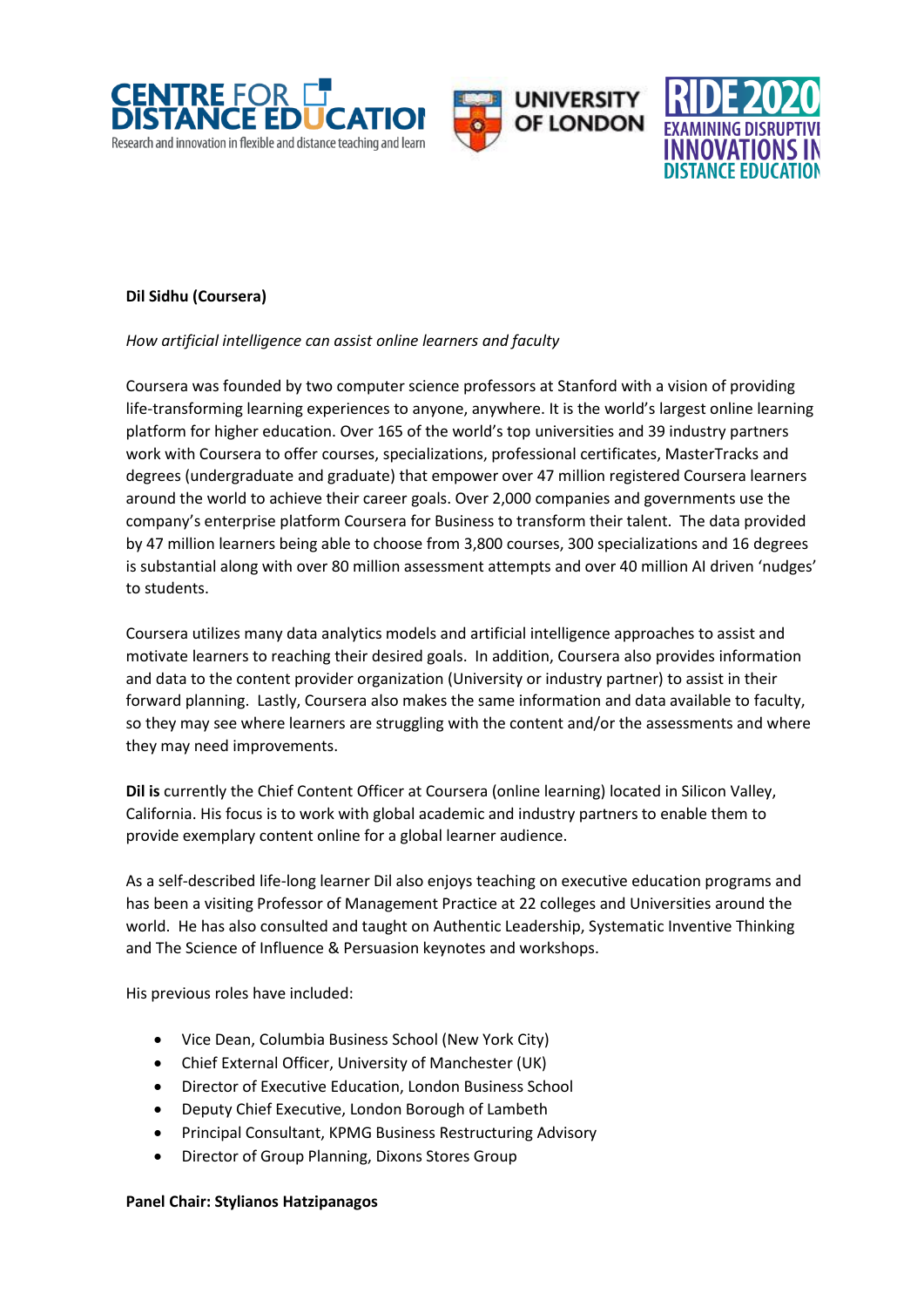





# **AFTERNOON KEYNOTE**

# **PEOPLE POWERED INNOVATION: OVERCOMING CHALLENGES TOGETHER**

Open education comes in many forms, including open universities, open education resources (OER), MOOCs, open access publishing and open educational practice. In this talk the problems that a disruption-based model raises for education are examined and an alternative view is proposed based around cooperation, which is highlighted through the various forms of open education.

# **Martin Weller (The Open University)**

**Martin** is the director of The Open Education Research Hub and the director of the GO-GN network. Weller chaired the Open University's first major online e-learning course in 1999, which attracted 15,000 students, and was the OU's first LMS Director. His popular blog, edtechie.net features his writings on aspects of educational technology. He is the author of *The Battle for Open* (2014) and *25 Years of Ed Tech* (2020) both available under an open licence.

**Chair: Alan Tait**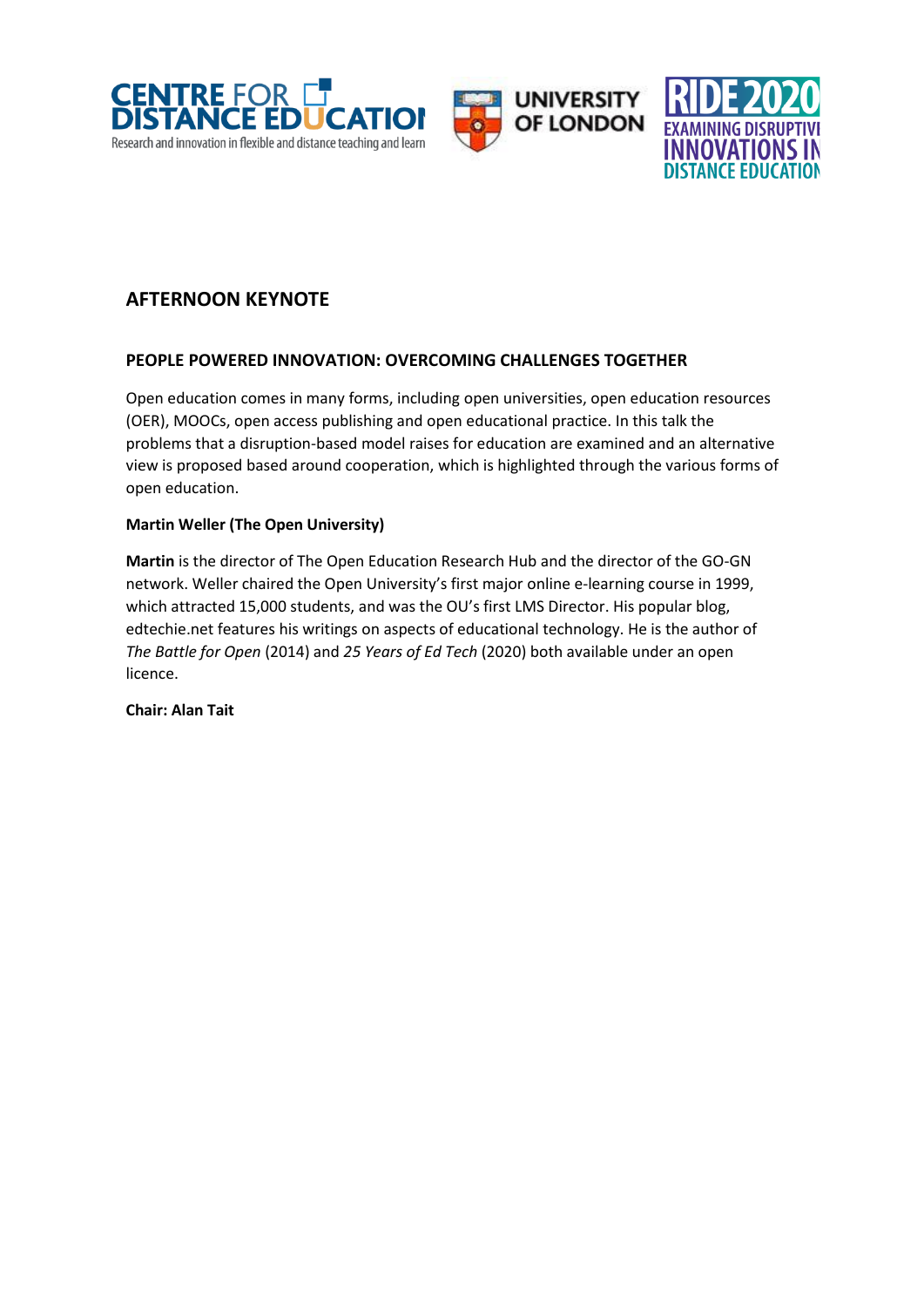





# **PARALLEL SESSIONS (MORNING)**

#### **Beveridge Hall**

# *Virtual and Augmented Reality as the future of Distance Education*

#### **Marco Gillies (Goldsmiths)**

Virtual reality is a new technology that has enormous potential in education, and particularly distance education. VR allows us to enter a virtual world and experience it as if it were real. This opens up the possibilities for experiential learning. Learning by directly experiencing situations that would be impossible, difficult or dangerous for a learner to experience in real life. This is particularly useful for distance learners, who would not normally be able to experience the facilities and opportunities available on campus. This talk will introduce virtual reality, the technology and its psychological effects. It will then describes its potential for distance education and give some case studies of work by researchers at Goldsmiths, University of London.

**Marco** is a Reader in Computing at Goldsmiths, University of London. He was one of the founders of the BSc Creative Computing programme which pioneered a new view of computing as a creative discipline aligned with the arts. Marco was one of the instructors for Creative Programming, one of the first batch of MOOCs created by the University of London.

Marco has contributed to their Responsive Web Development and Design and is currently developing a second specialisation in Virtual Reality. The experience of developing MOOCs has led to the use of innovative online learning methods in on-campus teaching. Since September 2016, Marco has been Academic Director for Distance Learning at Goldsmiths. This role involves him leading new distance learning initiatives at Goldsmiths, including new degree programmes with University of London as well as MOOCs with FutureLearn and Coursera.

Marco's interest in learning with technology overlaps with his research interests in human-centred approaches to computing. He has a long history of work on virtual reality, including educational applications, with a particular focus on characters in VR. He has also worked on other educational projects including PRAISE, a platform for online peer feedback for music and other learners.

# *Artificial Intelligence in Open Distance Education*

#### **Abiodun Musa Aibinu (Federal University of Technology, Minna, Nigeria)**

Artificial Intelligence (AI), a key technology in the recently debuted fourth industrial revolution has found usage in almost all fields of human endeavour, including Online and Distance Education (ODE). In this presentation, a basic introduction to AI is given. This is then followed by analysis of various AI techniques that have found relevance and usage in the field of ODE. The third section of the presentation focuses on the use of AI to improve the quality of delivery and assessment in ODE via the development of intelligent examination malpractices detection system.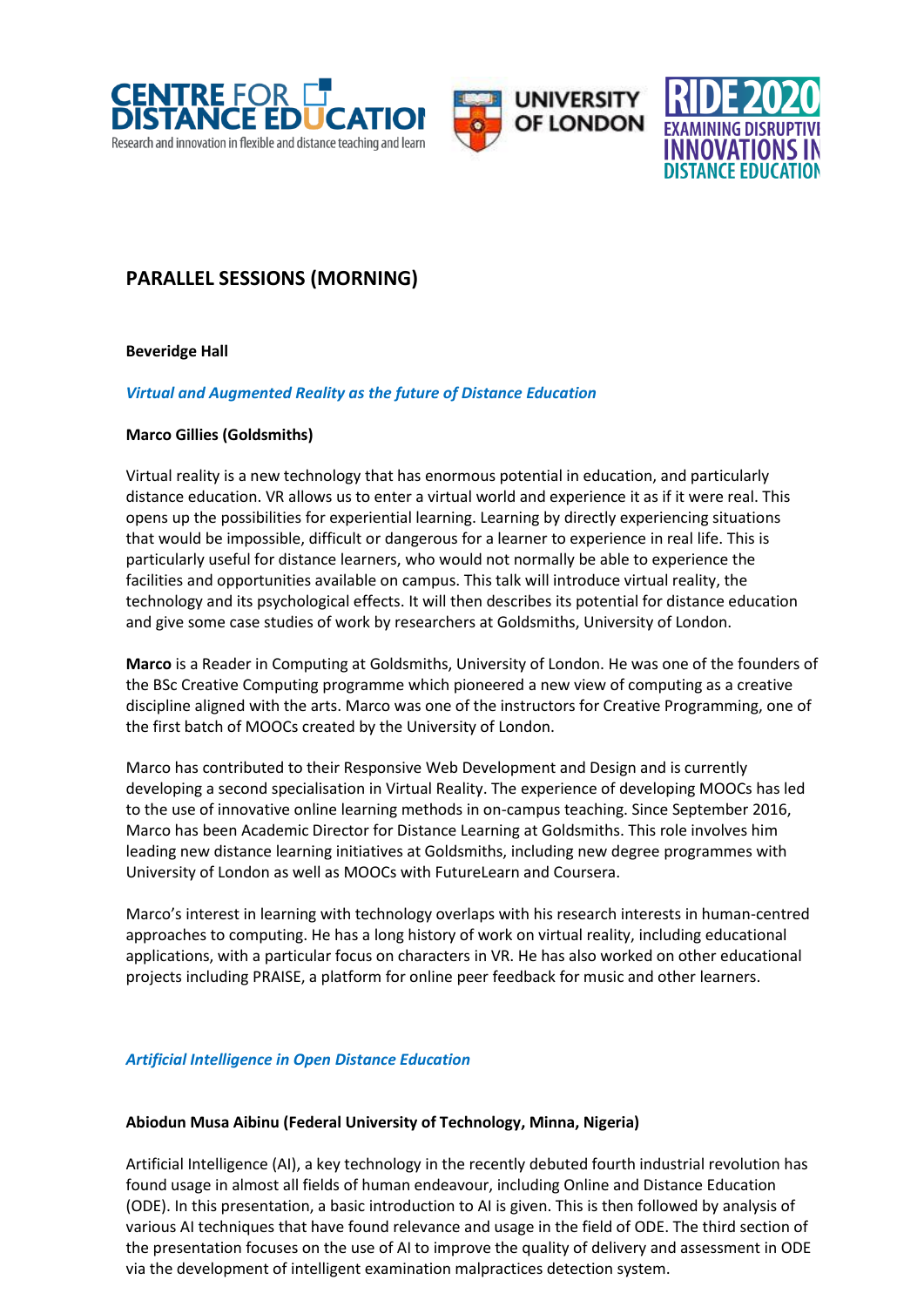





**Abiodun** is presently the Director of the Centre for Open Distance & e-Learning, Nigeria and a Professor of Mechatronics Engineering at Federal University of Technology (FUT), Minna, Nigeria.

He has participated and won several academics and research awards at various international and national exhibitions. He has also won several research grant awards in and outside Nigeria among which include Nigerian Communications Commission research grants for 2015, 2016 and 2019; TETFUND Research grants in 2014, 2017, 2018 and 2019; Royal Academy of Engineering (UK) Higher Educational Partnership, Sub-Saharan Africa Research Grant in 2019. He has authored and co-authored several publications in both local and international journals and conferences. Some of his published works are highly cited in the academic field. He is an advocate of Spiritual Intelligence, Artificial Intelligence and AcadoPreneurship. AcadoPreneurship simply

Professor Aibinu is a registered Engineer with the Council for the Regulation of Engineering in Nigeria, (COREN). His research interests include: Digital signal and Image processing, ICT, Intelligent system design with focus on Telecommunication and Mechatronics System development and Artificial Intelligence (AI) with emphasis on artificial neural networks and Genetic Algorithms.

**Session Chair: Jonathan San Diego**

means turning academic ideas into businesses.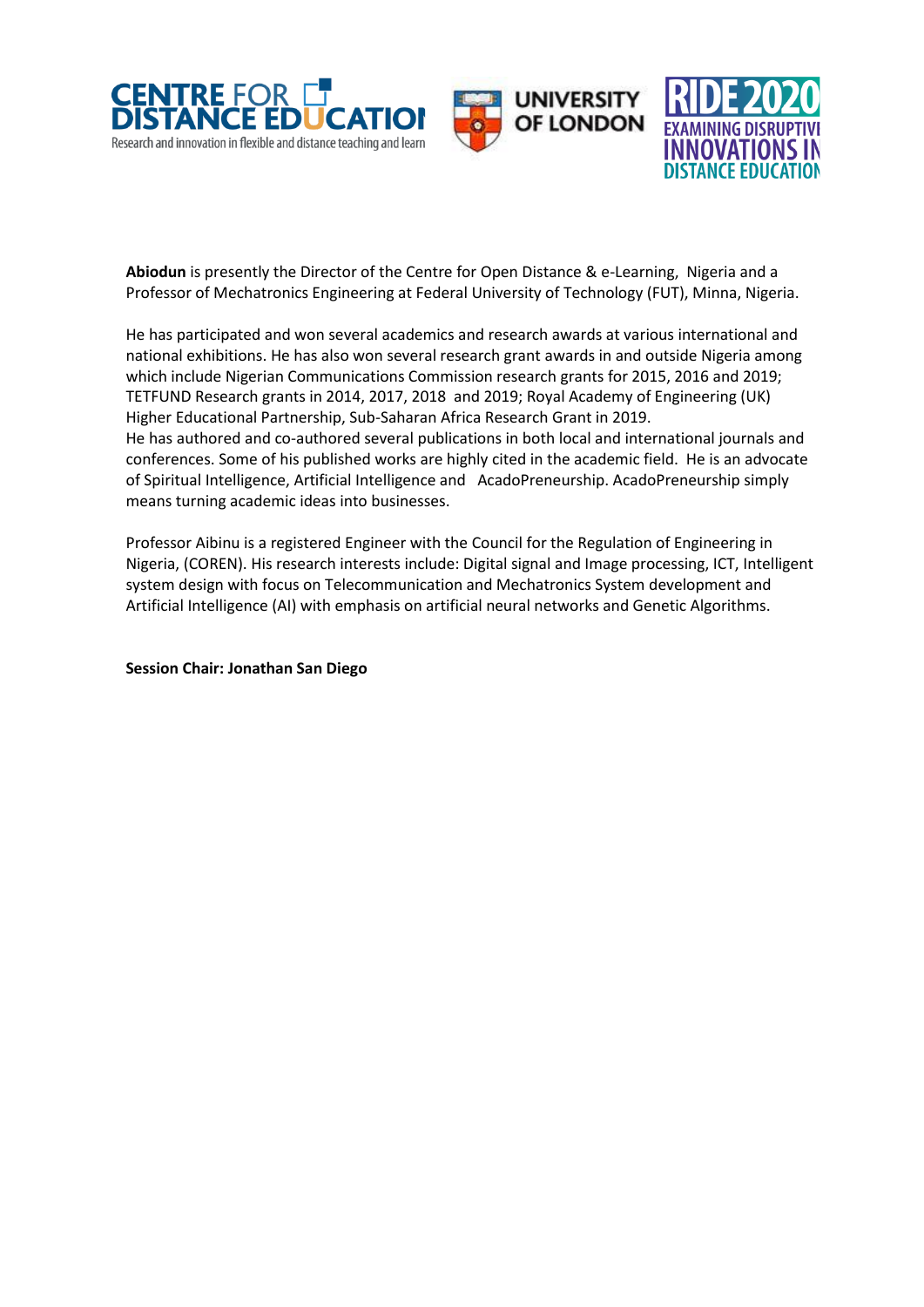





# **Brunswick Room (G7)**

#### *Micro credentialing – what does this mean in the current landscape*

#### **Mary Bishop (Independent education consultant)**

With over 2.2 million higher education students in the UK, and forecasts for the need for another 300,000 places by 2030, despite negative media coverage, higher education is booming! However, the shape of 18 plus education is changing, responding to market needs with different subjects, skills and ways of learning. Degree apprenticeships, integrated academic and professional qualifications and the need to be a lifelong learner in a continually changing work place have all made an impact. Macro education trends include Gen Z learners wanting bite size learning, employers wanting workplace learning and soft skills, increasing regulatory changes, globalisation and digitisation.

This session will cover

- A high-level overview of the current regulatory landscape for accreditation by universities, colleges, professional bodies and accrediting bodies;
- What we mean by 'micro credentialing' and 'badges', the frameworks they sit within
- Examples and illustrations of micro credentials
- A Q and A discussion on disruptive technologies and emerging themes

**Mary** is a Fellow of Chartered Association of Certified Accountants (ACCA), a former Director of Learning for ACCA Global she led the ACCA qualification, CPD for accountants/auditors and ACCA finance qualifications for non-accountants. With responsibility for over 500,000 students and 200,000 members her experience of learner needs spans both SMEs and listed companies across circa 200 countries as well as academic institutions. With industry experience herself as a leader in education, technology, manufacturing and utility businesses, she is an author of over 15 books including the first edition of the Oxford Dictionary of Accounting.

Mary currently holds a portfolio of roles including NEDs and national regulatory positions, and leads a commercial and education consultancy focusing particularly on developing innovative digital teaching and learning models, governance and risk management and regulatory compliance.

She has recently finished a 4-year term as a Commissioner on the all-party thinktank, the Higher Education Commission, is a Queen's Anniversary Prize Higher Education Panellist and sits on the Council of the British Accreditation Council. With contributions to parliamentary research and women in accountancy initiatives over the past 25 years, in 2016 she was awarded honorary Chartered Accountancy status for her contribution to global accountancy education.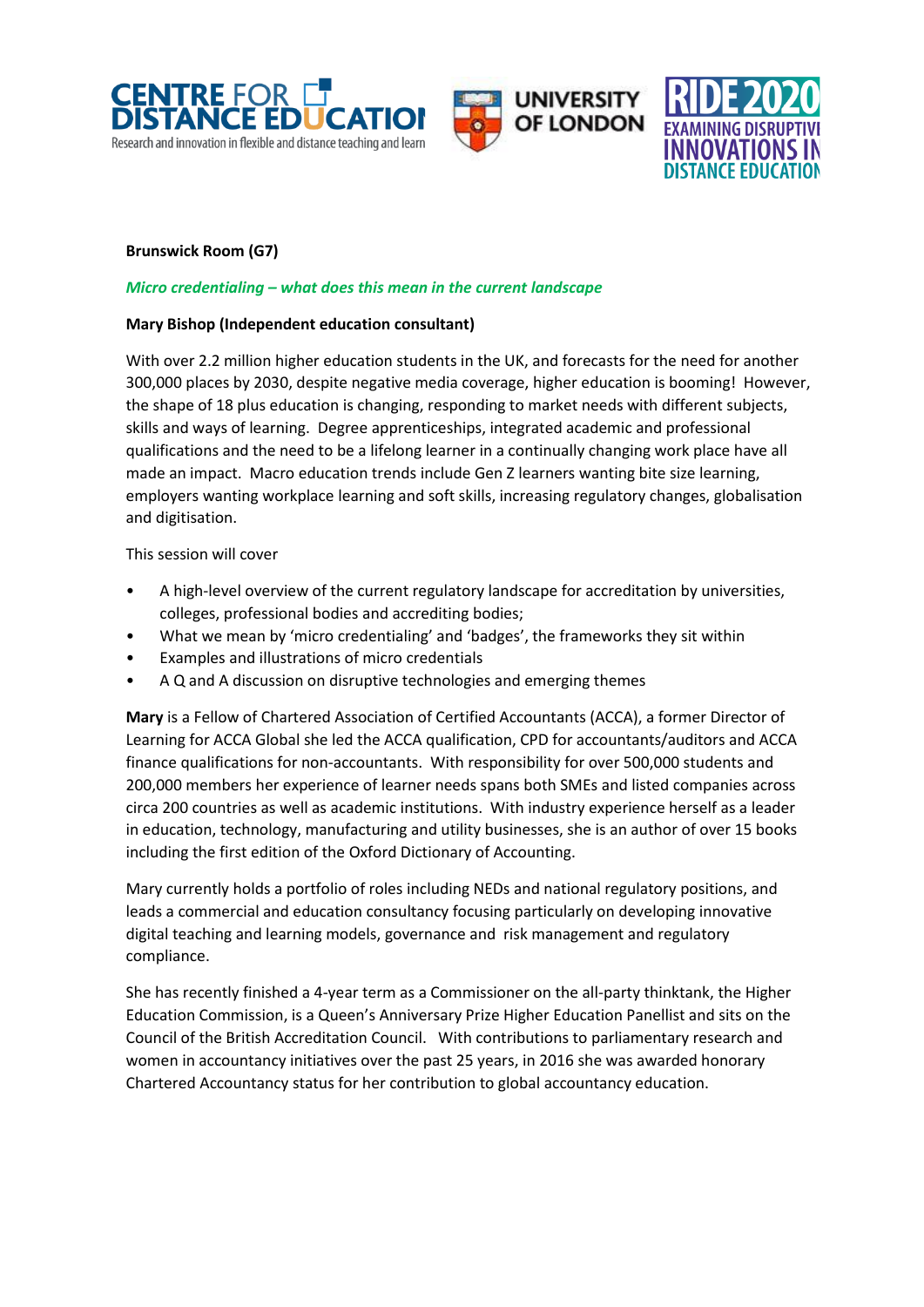





#### *Developing distance learning for healthcare professionals: opportunities and challenges*

#### **Kate Tatton-Brown and Luke Woodham (St George's, University of London)**

Continuing Professional Development (CPD) is a central requirement for healthcare professionals, particularly in light of the "digital future" identified for the healthcare workforce in the recent Topol Review, commissioned by the Secretary of State for Health and Social Care. Distance learning and MOOCs allow educators to reach large numbers of people and provide high quality learning resources to diverse and global learner cohorts and doing so with sufficient flexibility that professionals can maintain their development alongside demanding clinical or patient-focused roles. In rapidly evolving specialties such as genomics, online platforms are agile and allow resources to be updated to align with advances in technologies and learning. New approaches to recognising achievement such as microcredentials acknowledge the demand for flexibility in online training, but there are significant challenges to integrating them within and alongside more traditional educational structures and qualifications. This presentation will discuss the work at St George's, University of London to develop stand-alone modules in Design Thinking for Healthcare and Genomic Technologies. These are intended to fully launch in 2020 and to offer both distance and face-to-face strands depending upon the flexibility required, and to utilise both MOOCs and the institutional VLE. The presentation will consider the opportunities that these resources represent for professionals, while addressing the challenges of implementing such programmes for academic recognition.

**Kate** is a Consultant in Clinical Genetics at St George's, University Hospital NHS Foundation Trust and the Royal Marsden NHS Foundation Trust. She has a particular interest in paediatric genetic disorders, growth disorders, endocrine disorders and paediatric cancer genetics. She qualified with a BMBCh from the University of Oxford in 1996, before earning an MD in 2006. She undertook her professional training at Great Ormond Street and St George's Hospitals.

Kate is also an Honorary Senior Lecturer at St George's University of London and the Institute of Cancer Research where she is working on the Childhood Overgrowth Project to identify new overgrowth genes and syndromes. She has a keen interest in education and has led and participated in a number of projects to upskill the clinical workforce in genomic education, including a series of postgraduate MOOCs on genomic medicine which have run on FutureLearn since 2015.

**Luke** is Acting Head of the eLearning Unit at St George's, University of London. He has been part of the team there since 2008, having previously worked as a database developer, onsite engineer and as an IT security audit consultant.

Since joining St George's and working the higher education sector he has worked on many grant funded projects, particularly related to the use of virtual patients for delivering medical and healthcare education in blended settings, and the use of data standards in education. These include the JISC-funded PREVIEW project, which explored the use of virtual patients in the virtual world Second Life, and the eViP<http://www.virtualpatients.eu> project to develop a shared referatory of virtual patient resources from multiple institutions across Europe. More recently, he chaired the Technical Reference Group of the EC Erasmus+ funded Widening Access to Virtual Educational Scenarios (WAVES)<http://wavesnetwork.eu> project and was responsible for the evaluation strategies of the EC Erasmus+ funded Training Against Medical Error (TAME)<http://www.tameproject.org/> and the EC Tempus funded ePBLNet<http://epblnet.eu/> projects.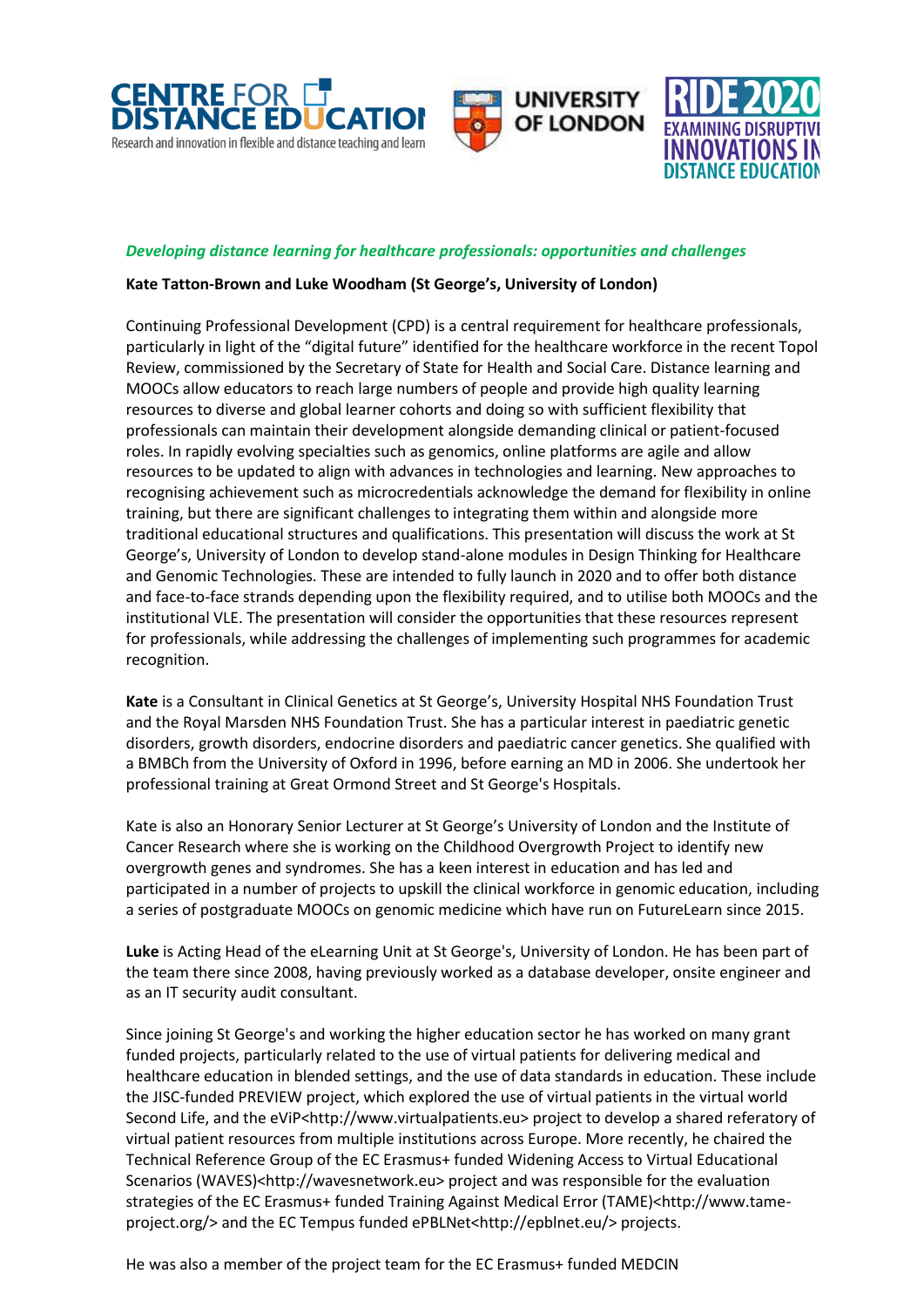





<https://medcin.iba.muni.cz/> project which used data standards to describe and compare outcome-based medical curricula, and a core project team member of the NIHR funded EFFIP <http://cope-support.org/> project which was developed in the Institute of Population Health and is trialling a resource for carers of those with psychosis, called COPe-Support.

Since 2015 he has worked on the delivery of St George's FutureLearn courses, delivering 12 courses on the platform to date. These courses cover a range of subjects including genomic medicine, organ donation, virtual scenarios and clinical empathy, and are also used as part of taught programmes within St George's. He was also involved in the initial implementation of the MyProgress ePortfolio system at St George's.

**Session Chair: Christine Thuranira-McKeever**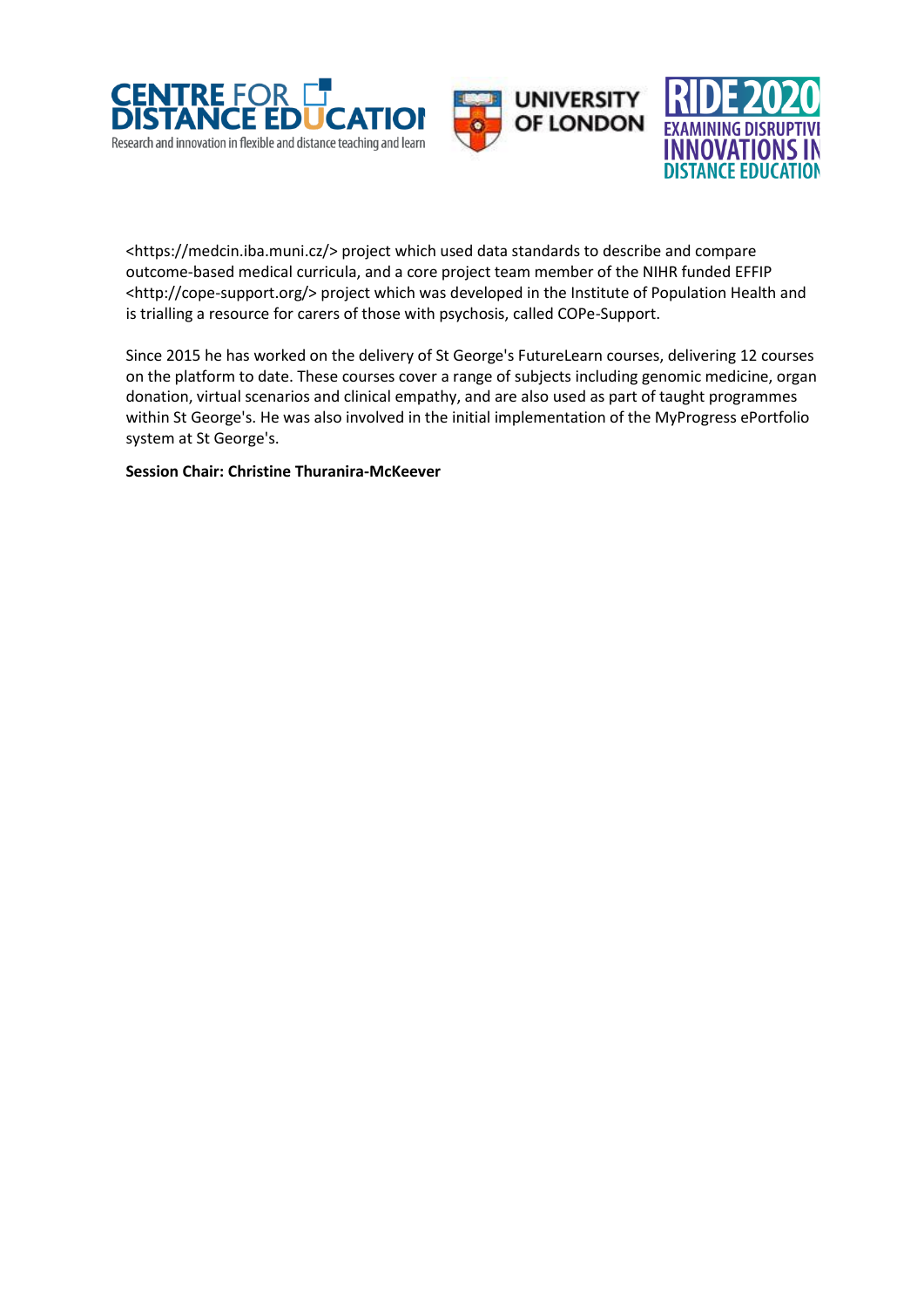





# **Bedford Room (SH37)**

# *Through a glass darkly: A speculation on possible futures for distance learning*

#### **Sam Brenton (University of London)**

This short talk will consider possible futures for distance learning, extrapolating from contemporary trends, looking at how new technologies have fuelled changes in practice over the years, and drawing parallels with other domains of human activity that have been transformed since the arrival of the web. Warning: contains speculative futurology.

**Sam** is Director of Education, Innovation and Development at the University of London, which has been delivering distance learning since 1858, and has over 50,000 students in more than 180 countries. As such, he is responsible for identifying and developing new programmes.

Prior to joining the University of London, he was Director Digital Learning at Cass Business School, which is among Europe's leading business schools. He has also worked in the private sector in the online learning partnership business, was Head of E-Learning and then Director of the Learning Institute at Queen Mary, University of London.

He has consulted, written and presented on a wide variety of topics including the globalisation and disaggregation of higher education, the impact on formal education of today's social web and the ways in which higher education practice and business models need to adapt and change to thrive in the digital economy.

# *Distance Education: Its Changing Ecosystem and Emerging Narratives in Nigeria*

# **Amos O. Aremu (University of Ibadan, Nigeria)**

Increasingly and in more dimensional ways, Open and Distance Education (ODE) is dominating educational landscape especially in Nigeria where the question of access to higher education remains resolved in spite of the avalanche of tertiary institutions. The euphoria is not only attracting new entrants into the ODE ecosystem, it is also generating new narratives which both the regulator and the practitioners are contending with. These narratives which include and not limited to, admission requirements, ODE delivery, imperativeness of Information Technology, attitudinal challenge, parity of esteem; and feedback. While ODE has recorded multidimensional successes in Nigeria, the imperativeness of assuring quality continues to reverberate among stakeholders. This paper, therefore, discusses ODE and some narratives which are defining its principles and philosophy in Nigeria. The paper also interrogates the challenges and future of ODL in Nigeria. Based on this, the paper, makes some informed recommendations which may shape the philosophy and practice of ODL in Nigeria context.

**Amos** is the immediate past Director, University of Ibadan Distance Learning Centre. He had previously had a two-term tenure as the Deputy Director (Academic) of the same Centre between February 22 and February 11, 2017. Professor who has a joint appointment in two units of the University of Ibadan, Department of Guidance and Counselling and the Institute for Peace and Strategic Studies is a Professor of Counselling and Criminal Justice. He is also an adjunct lecturer in the Faculty of Law, University of Ibadan. He is a University of London certified Open and Distance Education trainer.

#### **Session Chair: Gwyneth Hughes**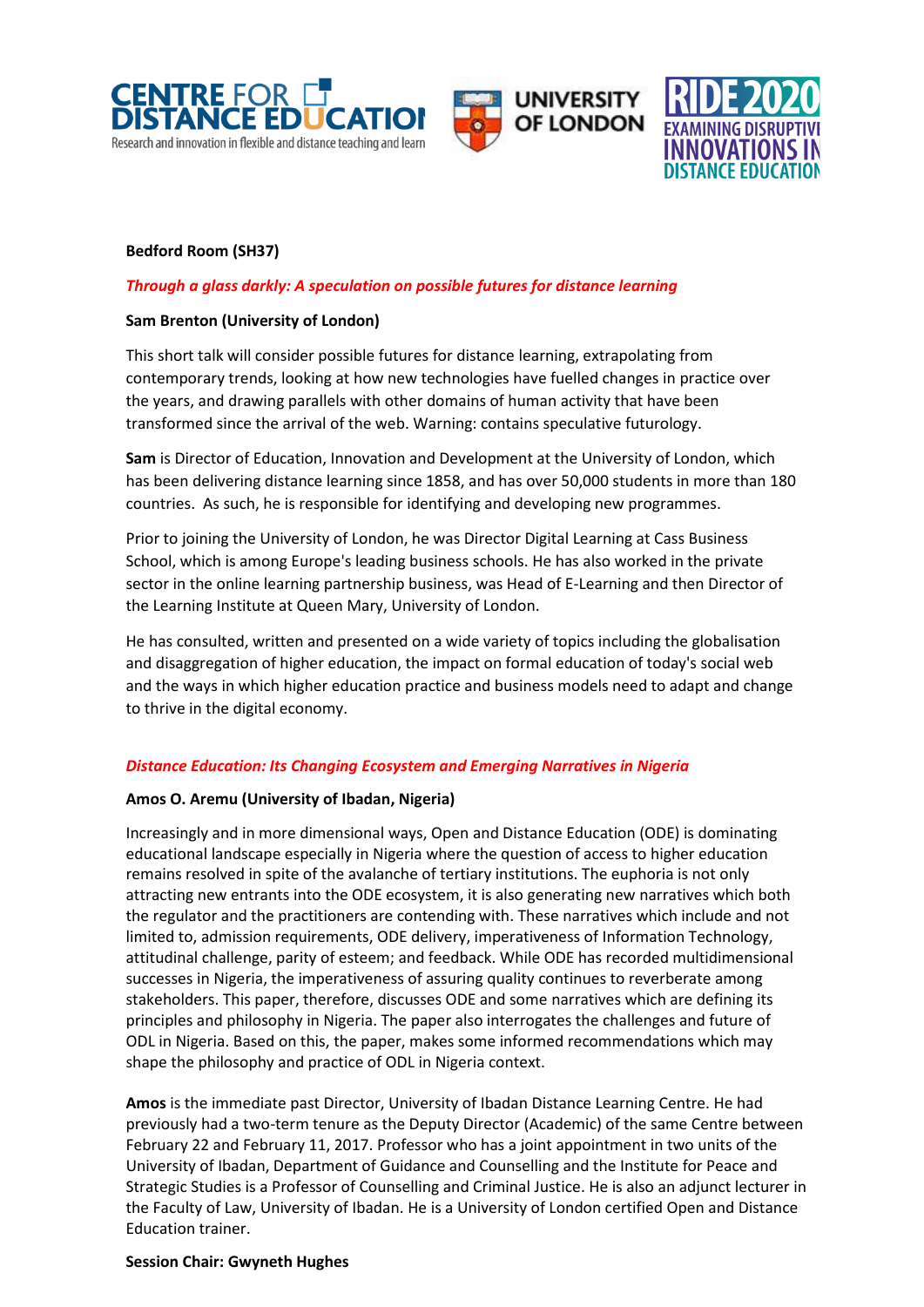





# **Bloomsbury Room (SH35)**

# *Digital skills for students and staff in distance education*

# **Ruth Drysdale (JISC)**

Universities make large investments in digital environments as well as the physical campus, but how is this evaluated to enhance the overall student experience, especially for distance learners?

With emerging initiatives like intelligent campus and learner analytics, we need to ensure students and staff are aware of and engaged with the digital environment. In part, so they understand and consent to how data about them could be captured and used. Universities increasingly partner with students when developing the digital learning environment, so it better meets their needs and facilitates the digital skills development for the modern workplace. Understanding how students use technology and their attitudes towards its use in learning is a good place to start. But do we really know how students are using technology to support their learning?

Whilst engaging students in the development of their digital environment is impressive, it is not often informed by local evidence. Jisc's digital student project (Jisc, 2014-16) highlighted that consultations with students were often poorly designed, and that national surveys did not provide a coherent or detailed enough picture of the student digital experience. The Jisc student digital experience insights survey (Jisc, 2016-19) was developed in response to this need.

This presentation will cover:

- Gathering baseline survey data to evidence year-on-year improvements and inform priorities
- Providing reliable data with sector benchmarking to supplement data gained via other feedback mechanisms
- Identifying gaps in digital provision and put in place targeted support
- Responding quickly and directly to students to help build engagement and trust between students and staff
- Acting on the key findings from the student and staff surveys and implementing next steps

**Ruth** has been part of Jisc's digital student experience team since 2009 and researches students' expectations and experiences of the digital environment in further and higher education. Ruth now also manages Jisc's new Digital experience insights service (digitalinsights.jisc.ac.uk). This is a collection of student and staff surveys that investigate participants' experience and attitudes in relation to their digital learning environment. Prior to Jisc, Ruth worked in various commercial organisations (responsibilities included developing CRM applications) and the IT department for University of the West of England <http://www.uwe.ac.uk/> as a manager for their strategic student experience programme.

Ruth has a masters from the Open University in Software Engineering and BSc Hons. Biological sciences.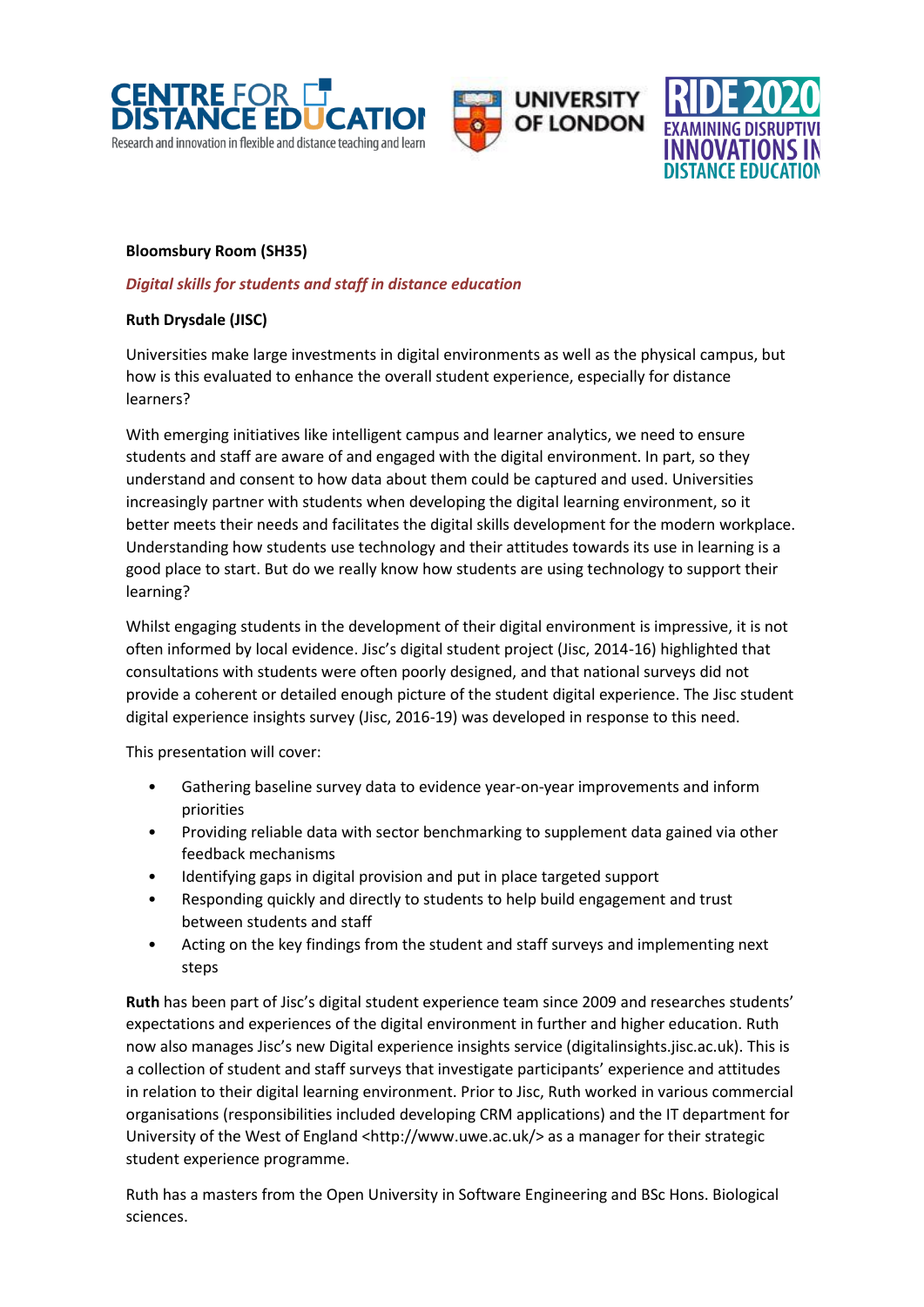





# *Can a multi-media, Moodle based critical analysis skills intervention encourage final year undergraduates to engage more deeply with the University of London library's digital learning resources?*

# **Justin O'Brien (Royal Holloway, University of London)**

The idea of the consultancy was to translate an individual in person coaching session for rising finalists to work at scale using recorded 24/7 materials for use on the Royal Holloway Distance learning undergraduate management programme. The aim was to 'Boost' critical analysis study skills by systematically reflecting on meta feedback using an FAQ short video format. Despite having some easy access audio enhanced powerpoint presentations that covered the key content the initiative failed spectacularly in the first cycle for a number of reasons, primarily in finding the right distribution channel. The presentation will reflect on the initiative, the shortcomings that have been identified and developments planned for the next cycle.

**Justin** is a mid-career industry practitioner who transitioned into a teaching focussed academic pathway after 16 years in international sales and marketing at British Airways, having started there as a graduate trainee.

Justin's scholarship is overtly opportunistic, putting a strong focus on the student experience. He has sought to 'just say yes' to nearly every opening that has presented itself to me for embedding real world engagement into the heart of my pedagogy, and then looked for ways to codify and disseminate the rich learning garnered from consultancies, field visits and engaging with industry experts in a range of teaching focussed outputs. This is most notably as peer reviewed case studies and business journalism but also through videos, blog posts, pedagogic publications, external examining, conference presentations and other learning materials. The result of this multi-faceted and perhaps eclectic portfolio is enhanced discipline currency and a profound and diverse range of experience that energises his teaching and learning practise as a rounded management practitioner.

**Session Chair: Patricia McKeller**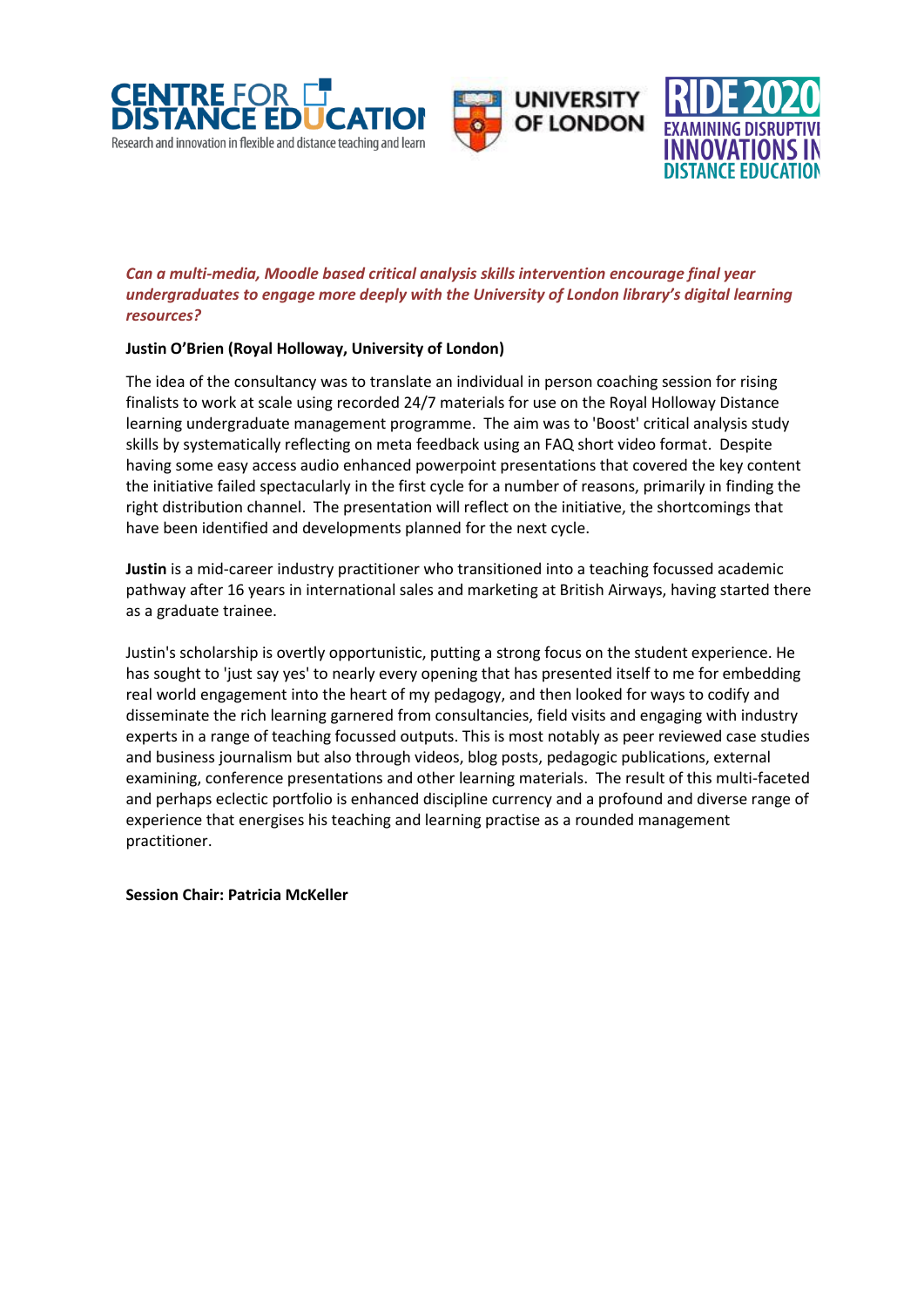





# **PARALLEL SESSIONS (AFTERNOON)**

**Beveridge Hall**

#### *Promoting active distance learning through the use of chatbots in case study teaching*

# **Alberto Asquer (SOAS)**

Students in distance learning (DL) programmes often face issues that arise from lack of prompt replies to inquiries, delayed feedback, and active participation in meaningful exchanges. This study aims to investigate whether chatbots help improve DL students' learning experience and, relatedly, their achievements and progression. Building on Vygotsky's (1934, 1978) theory of the zone of proximate development but within a digital context, this study consists of an active research project that exposes groups of students to transactional and conversational chatbots. This presentation will report on the design, deployment and early indications from the study.

**Alberto** is Senior Lecturer of Public Policy and Management at the School of Finance and Management of SOAS University of London, where he acts as Director of the Centre for Financial and Management Studies (CeFiMS). He is convenor of the MSc Public Policy and Management and MSc Public Financial Management programmes. His research interests are in the areas of regulation, organisational change, and public-private partnerships.

#### *Automatic Transcripts: Student and Tutor Views from Built Environment Education*

# **Tharindu Liyanagunawardena (University College of Estate Management, London)**

Transcripts and captions make videos more accessible to everyone. However, resource requirements for manual transcription is a known barrier in creating accessible videos. This session presents a small study where students (283) and tutors (27) reported their views on automatic transcription provided for recorded webinar videos at University College of Estate Management. Despite a transcription accuracy of about 73%, the results show that students are finding the automatically generated transcripts useful, especially the international students (95%). The students used the automatic transcriptions in creative ways: for example, to overcome time poverty and support learning. Transcripts were used: to find specific information in a video (search function); as notes; as an accessibility aid; to compensate unfamiliar accents and words; to understand a fast speakers; to study on the go; to catch-up if distracted; to compensate poor audio and/or connectivity; as an alternative format to video; and as an aid for non-native English speakers.

**Tharindu** is a Learning Technology Researcher and the chair of the Online Learning Research Centre at University College of Estate Management (UCEM), UK. She is qualified to PhD level and holds certified membership of the Association for Learning Technology (CMALT) and she is also a fellow of the Higher Education Academy (FHEA). She has worked in the industry as a senior software engineer before commencing her career in educational technology. She is also a known author in educational technology literature. Tharindu won th[e Best Research Paper Award](http://www.eden-online.org/2019-eden-annual-conference-awards-and-recognition/) at the 28<sup>th</sup> European Distance and E-Learning Network (EDEN 2019) annual conference for her paper [Automatic Transcription Software: Good Enough for Accessibility? A Case Study from Built](https://www.ucem.ac.uk/wp-content/uploads/2019/08/Automatic-Transcription-Software-Good-Enough-for-Accessibility-Case-study-from-Built-Environment-Education-EDEN2019.pdf)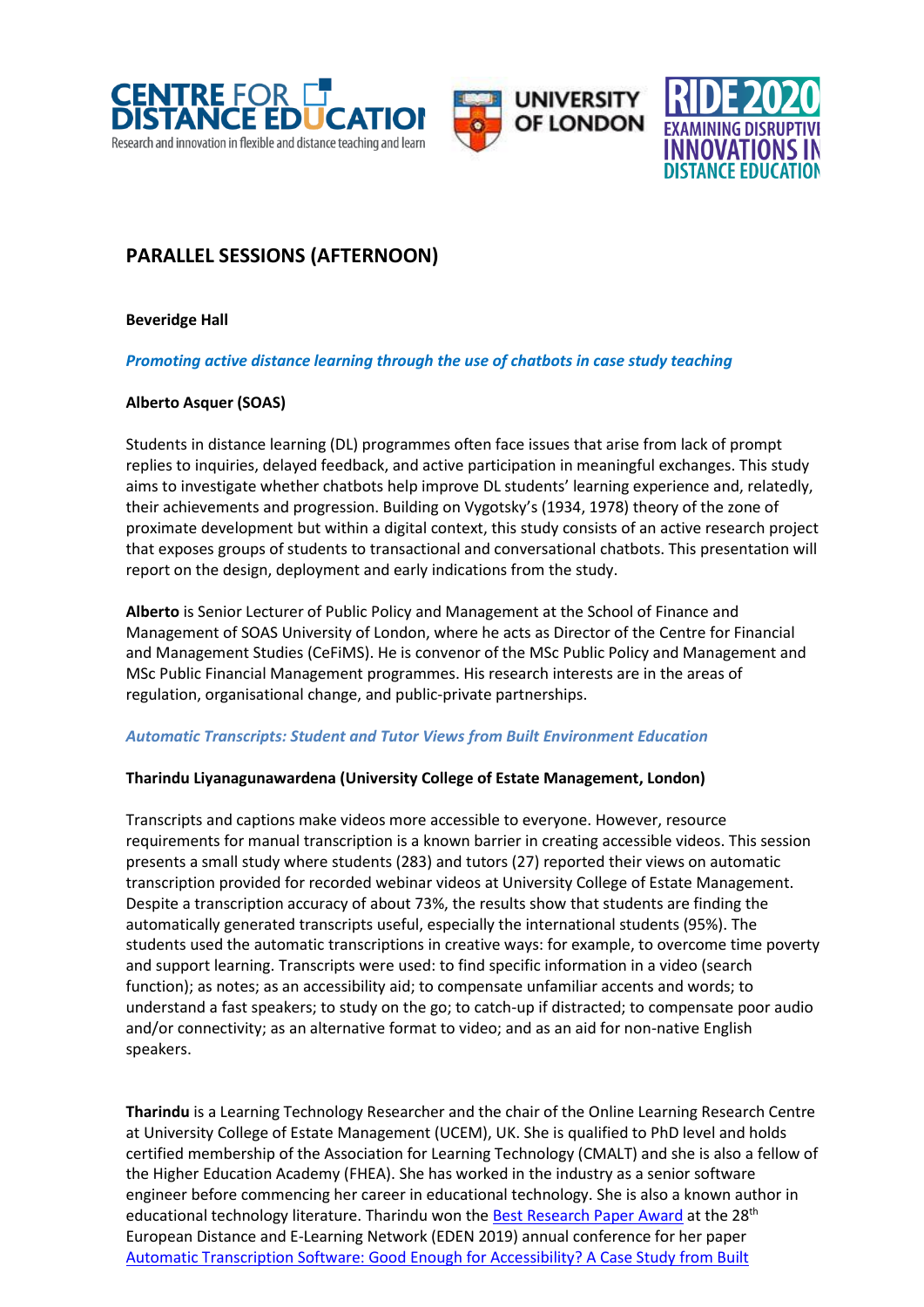





[Environment Education.](https://www.ucem.ac.uk/wp-content/uploads/2019/08/Automatic-Transcription-Software-Good-Enough-for-Accessibility-Case-study-from-Built-Environment-Education-EDEN2019.pdf) Her latest book chapter [Open to Inclusion: Exploring Openness for People](https://brill.com/view/book/edcoll/9789004422988/BP000017.xml)  [with Disabilities](https://brill.com/view/book/edcoll/9789004422988/BP000017.xml) appeared in [Open\(ing\) Education: Theory and Practice.](https://brill.com/view/title/56897) Her principle research interests lie in the area of social implications of information and communication technologies, especially e-Learning.

**Session Chair: Matthew Phillpott**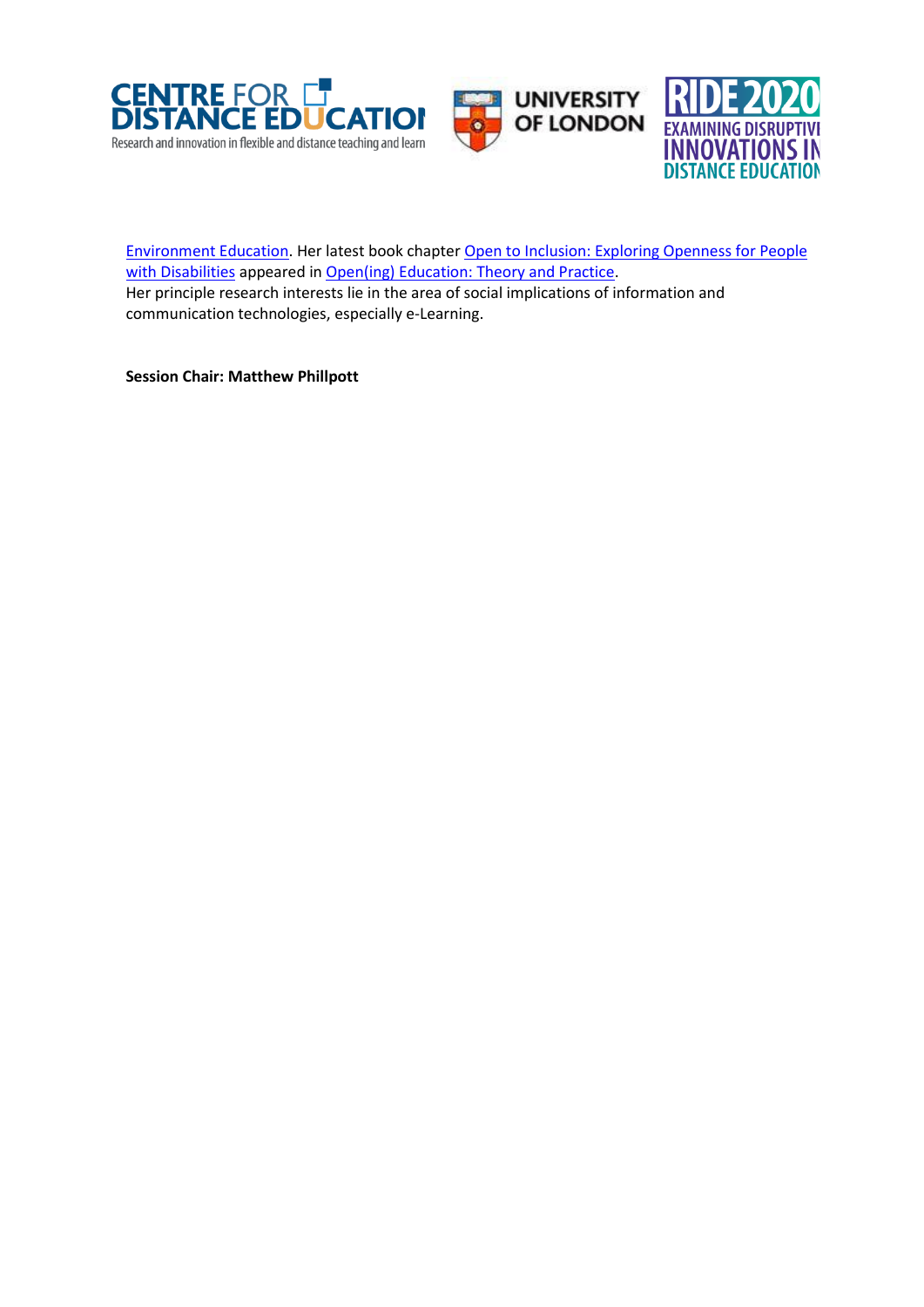





#### **Brunswick Room (G7)**

#### *Student Entrepreneurship at a Distance: The Experience of National Open University of Nigeria (NOUN)*

#### **Juliet O Inegbedion (National Open University of Nigeria)**

Over the years the rate of unemployment in Nigeria has been on the increase. As at the second quarter of 2016 the rate of unemployment was 13%. This has grown steady that at the third quarter of 2018 the rate recorded 23% and today 23.1%. The government came up with several programmes to strengthen the Micro, Small and Medium Enterprises (MSMEs) as a way of improving the situation. This made the Nigeria universities quality assurance body – National Universities Commission (NUC) introduce entrepreneurship studies into the university curriculum as general studies courses for all undergraduate students. This was initiated to make the graduate self-reliant and reduce the unemployment rate. There was also the challenge of how practical entrepreneurship can be taught at a distance. It was observed that the government intervention programmes and the curriculum had not recorded significant effect since implementation. This study therefore investigated the cause of the low success and derived framework tagged NOUN Entrepreneurship Framework that will help to improve the implementation of entrepreneurship curriculum in the universities. Focused group was used for the study in NOUN. The framework was implemented on the focused group. At the end of the implementation, interview technique was used to elicit the group opinions. The responses were analysed to measure the success rate of the framework. In addition, the percentage of impact on the group was measured by their achievement in creative and innovative entrepreneurship. The findings showed that the framework stimulate students creative and innovative idea which build up to start-ups.mckellar

**Juliet** is an Associate Professor of Educational Planning and expert in Instructional Design and e-Learning. Dr. Inegbedion is a social entrepreneur and a Fellow of the Institute of Public Administration in Nigeria. She has served as keynote speaker and trainer in educational planning, distance education, instructional design for both face-to-face and virtual, and entrepreneurship at national and international levels.

She is currently the Director for the Directorate for Entrepreneurship and General studies in the largest university in Nigeria – National Open University of Nigeria (NOUN). Being the first Director of the Directorate, she is the first in Nigeria to design a framework in a university education to reach the unreached with entrepreneurship education and mentorship with focus on creativity and innovation.

She has exemplary leadership style which translate into the development of those who have worked under her or meet her in leadership and entrepreneurship. Her leadership style and competence are also recognised by her university hence her inclusion in so many committees in vital aspect of development in the institution such as course material development, e-learning, virtual learning, research, training etc. She loves sharing her knowledge and experience.

She is a researcher with over 40 publications nationally and internationally, and is currently working on monographs for entrepreneurship education and course design for virtual learning.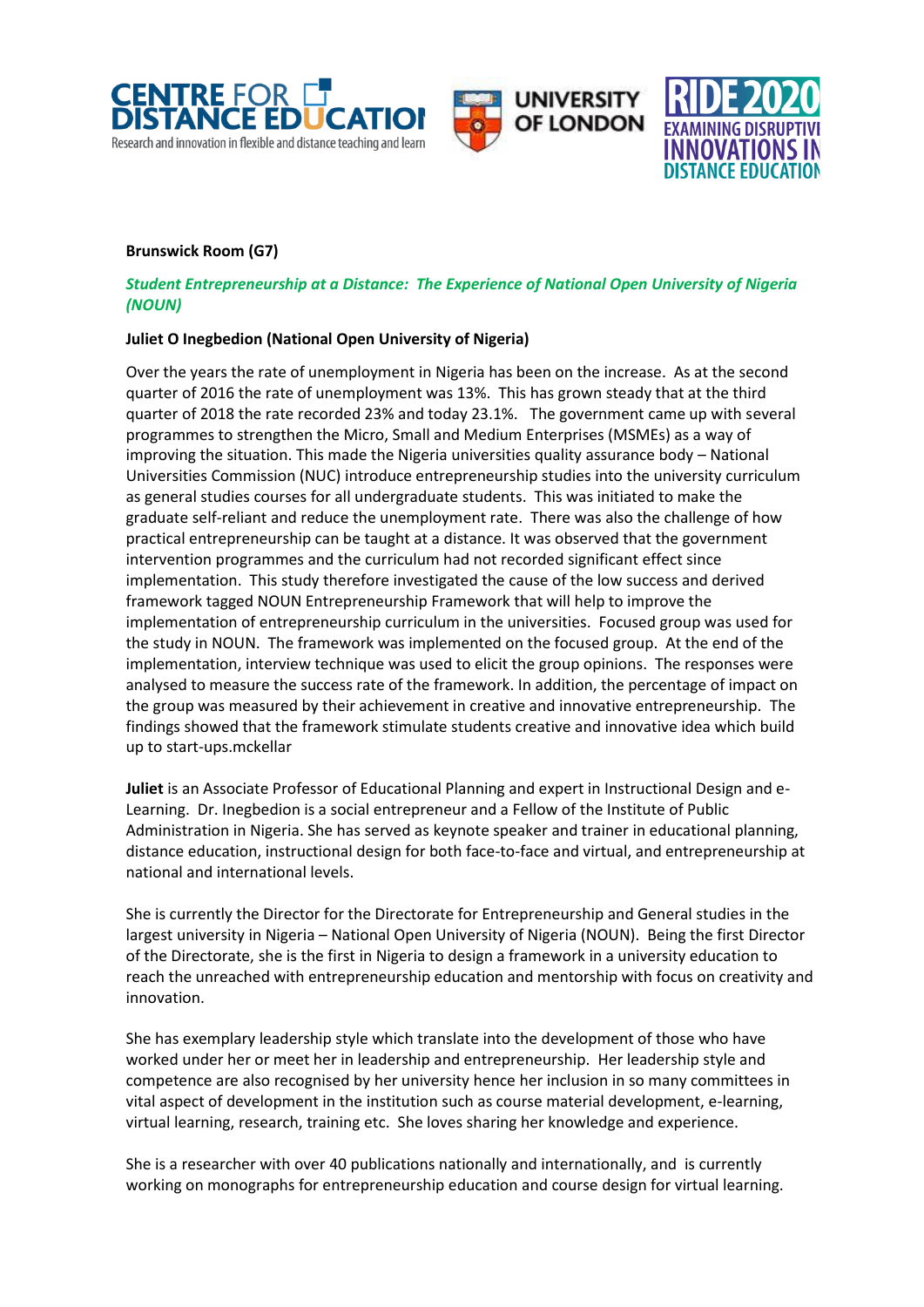





#### *Distance Learning in an African Prison*

#### **Patricia McKellar (University of London)**

Over the last 10 years the University of London UG Laws has worked in cooperation with African Prison Projects (APP https://africanprisons.org/) to provide a legal education for prisoners, prison officers and APP staff in East Africa. This is a story of the transformative effect of distance education for prisoners who have had limited exposure to learning and have gone to the 'school' in the prison to gain the qualifications necessary to study for a tertiary degree. The University of London UG Laws has supported the prisoners to obtain their LLB degree, with APP providing the necessary academic and administrative assistance. Within the prison there are limited opportunities for f2f teaching and peer learning is necessary. Using their new knowledge and skills, the prisoners assist other inmates by drafting appeals and making submissions to the court on their behalf. This presentation will consider the conditions under which the prisoners obtain their degree and how this has changed them.

**Patricia** is currently the Associate Director (Learning & Teaching) in the Undergraduate Laws Programme for the University of London having joined in 2009. Patricia's work involves the development and implementation of the learning, teaching and assessment strategy for the programme specifically in relation to the embedding of e-learning technologies and the development of an interactive learning environment. She has particular responsibility for guiding and supporting the college-based academic staff in implementing the strategy in their particular modules. She has published in the area of legal education and legal practice and regularly give papers at conferences, workshops and seminars.

Patricia was in private practice as a solicitor for nine years before joining the Division of Law at Glasgow Caledonian University in 1992, then Glasgow Graduate School of Law at the University of Strathclyde in 2002. From 2005 she was with UK Centre for Legal Education (part of the Higher Education Academy) at the University of Warwick as Senior Teaching and Learning Advisor. Her remit was to support and develop teaching and learning projects in legal education across the UK. She worked on identifying, managing, advising on and mentoring projects funded by the Centre and other funding bodies (mainly JISC and HEFCE) and worked with colleagues throughout the UK in developing project ideas.

#### **Session Chair: Lynsie Chew**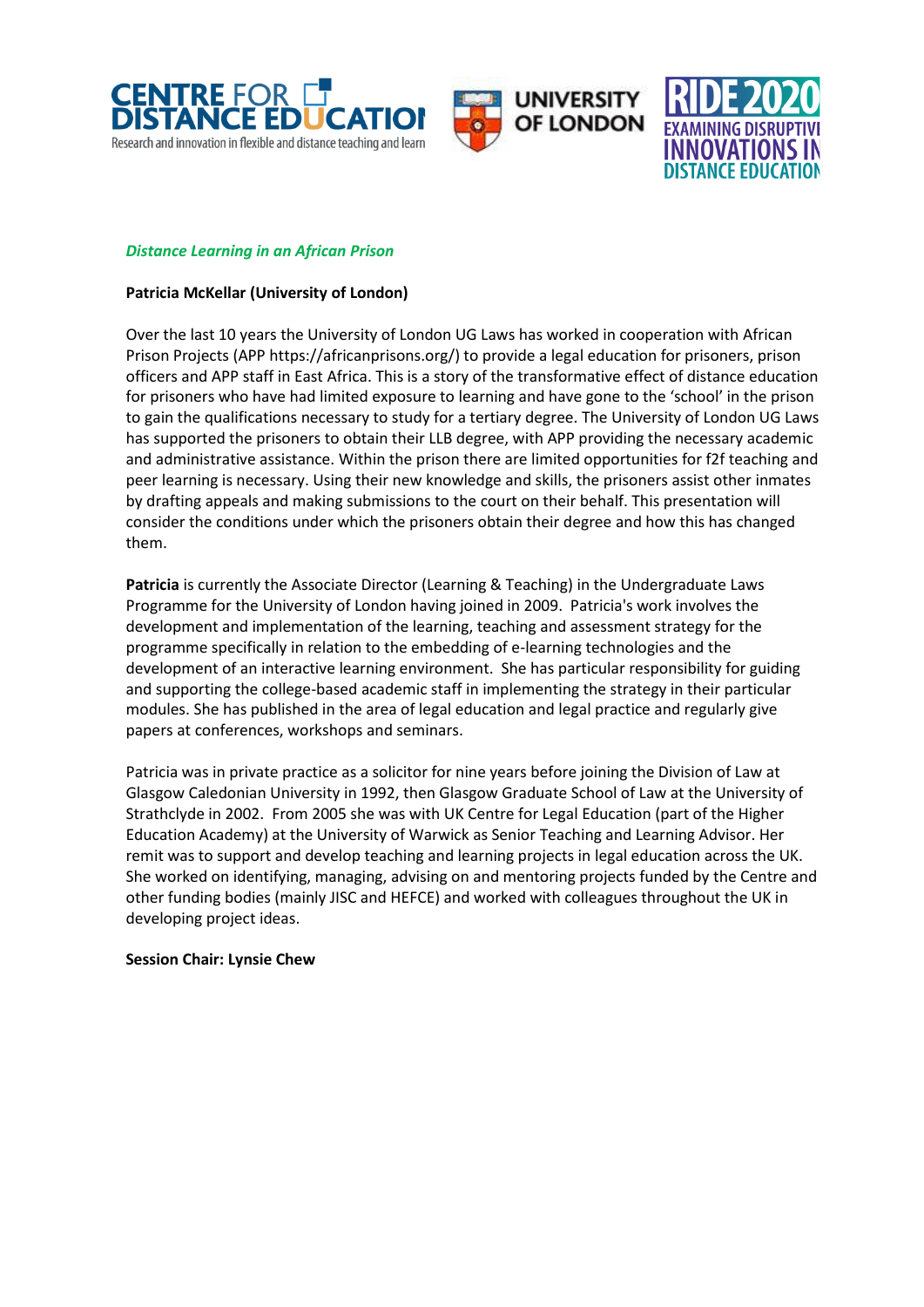





# **Bedford Room (SH37)**

# *Evaluating the impact of HE educator programme on conceptual learning and practice*

#### **Gwyneth Hughes (UCL) and Linda Amrane-Cooper (University of London)**

Teachers assume that they have an impact on students, but this is not easy to evidence. This paper reports on an impact study of an online teaching certificate in higher education which was designed to enable change in thinking and practice through high student engagement and reflective assessments with early feedback. The paper presents narrative accounts from 8 participants with different backgrounds and final module outcomes. Kugel's framework of shifts in conceptions of teaching from focus on the material to be 'transmitted' through recognition of the student as receptive, active and ultimately self-regulating was applied to the narratives. All participant shifted their conceptions of teaching and learning away from a teacher focus to an active learner focus– even one who did not pass – and some showed that they were starting to view learning as selfdirected while some were also beginning to change their practice. Clear links between the online module readings and especially peer review activities and the changes indicate that the module has a positive impact on conceptions of teaching in the short term and a further study will explore if there are convincing changes in practice that are triggered by the programme in the longer term.

**Gwyneth** is is Reader in Higher Education at the UCL Institute of Education, where she leads and teachers on Masters programmes in higher education and supervises doctoral students. As a CDE fellow, she is part of the development team for the online Postgraduate Certificate in Learning and Teaching for University of London.

Her teaching has included facilitating and designing several online modules at UCL and previously at the University of East London, Thames Valley University and the University of Surrey where she held e-learning leadership and development roles. At UCL she led a three-year JISC funded research project: Assessment Careers: learning pathways through assessment. This work has enabled her to become a Senior Fellow of the Higher Education Academy. She is currently undertaking research into global online inter-university teaching in partnership with Aarhus University, Denmark. As a recent UCL Connected Curriculum fellow she has worked on evaluating different approaches to research through lines and capturing learning gain across programmes.

Gwyneth has published widely on learning and teaching in Higher Education and her book *Ipsative Assessment: Motivation through marking progress* was published by Palgrave Macmillan in 2014 An edited collection: *Ipsative Assessment and Personal Learning Gain: case studies from global practitioners* was published in 2017. Both these publications demonstrate a commitment to assessment for social justice and equity.

**Linda** is head of the Centre for Distance Education and Director of Strategic Projects.

In addition, building on her 20 years' experience of supporting high quality learning and teaching in Higher Education experience, Linda also leads our PG Learning and Teaching in HE programmes. Prior to joining the University of London, Linda was Dean and Head of Glasgow Caledonian University's London campus and Dean of the Royal Docks Business School at the University of East London. She moved into the Business discipline after a long career in Education and Social Science, where roles included Associate Dean of Education and International Lead, and Head of Initial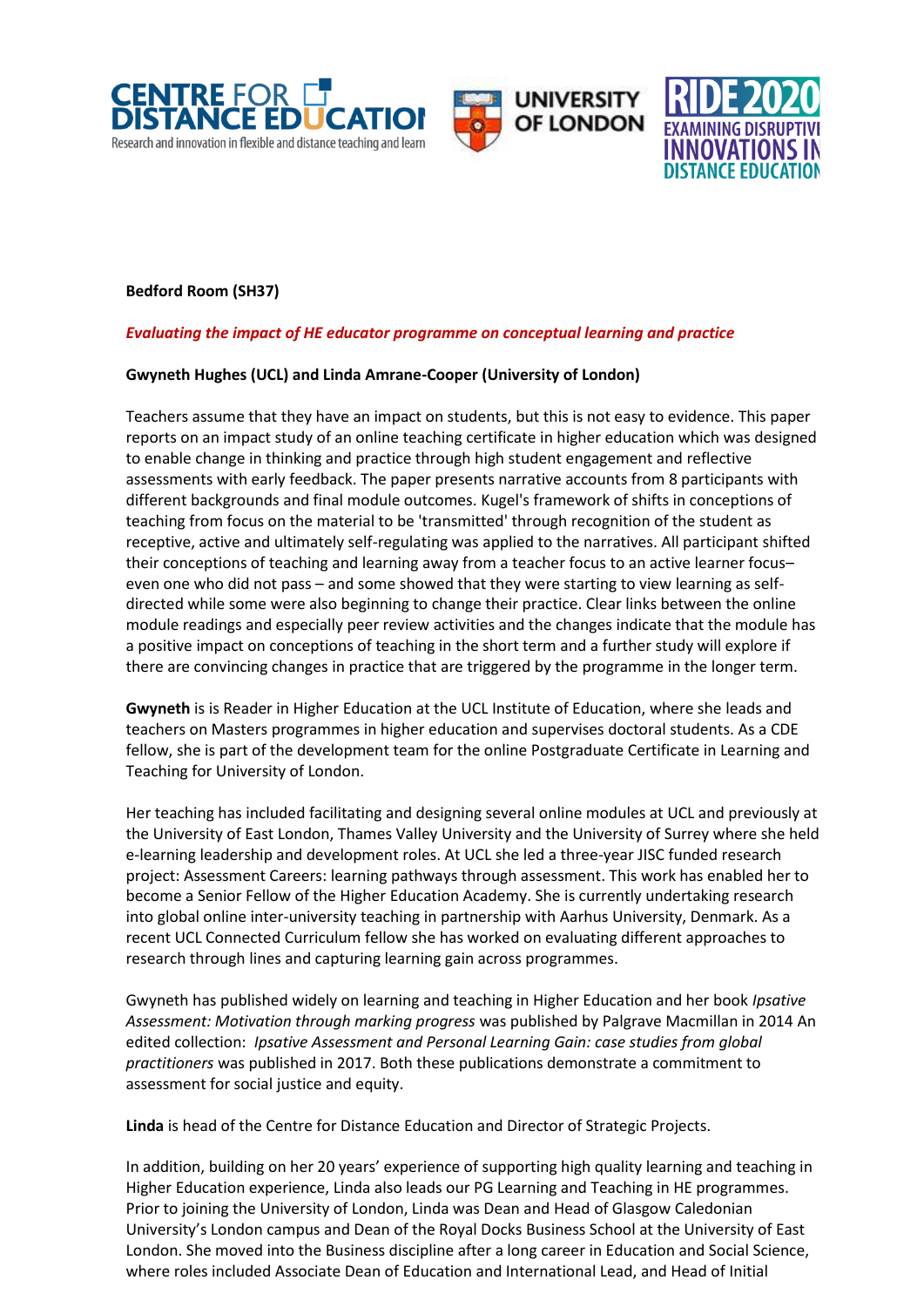





Teacher Training. She has benefited from the opportunity to work across the UK HE sector in a wide range of Universities and teach at all levels, both face to face and online. Linda has taken an active role supporting the professional development of HE staff as an education developer, mentor and coach.

Linda's research interests have focused on the nature of science and confidence and competency in Mathematics, although her original area of research was in Theoretical Chemical Physics. With a DPhil in Quantum Mechanics her passion for Science and communication was put to good use when she became the first Science Education Officer at the British Museum.

Linda's competencies and skills are currently focussed on issues that include health related programme development in distance education, governance, statutory data returns, and the Teaching Excellence Framework. As Programme Director for the University of London's PG Cert Learning and Teaching in Higher Education, Linda works with students across the globe.

Linda was a secondary and primary teacher for over 8 years, working in the UK and Canada. She has also had the opportunity to hold a range of International roles in Higher Education where she has enjoyed working with students, colleagues and Institutions across the globe. Working at a distance and face to face with learners has kept her focussed on the excitement of facilitating that moment when the complex is grasped and the learner buzzes with their achievement.

# *Course design and pedagogy in distance learning, starting from what we know about learning?*

#### **David Baume (Centre for Distance Education)**

We know, with reasonable confidence, a few things about what makes student learning happen. Learning happens when:

- 1. A clear structure, framework, scaffolding surrounds, supports and informs learning
- 2. High standards are expected of learners, and are made explicit
- 3. Learners acknowledge and use their prior learning and their approaches to learning
- 4. Learning is an active process
- 5. Learners spend lots of time on task, that is, doing relevant things and practicing

 6. Learning is at least in part a collaborative activity, among students and between students and staff

7. Learners receive and use feedback on their work

What effect will it have on our distance learning courses and teaching when we apply this knowledge?

**David** has since 2001 been an independent international higher education researcher, evaluator, consultant, staff and educational developer and writer.

He has been a CDE Fellow since 2010. He has recently written an online PGCertHE for the University of Law; contributed to the CDE PGCertHE; and co-written a course on blended learning in HE for the Association of Commonwealth Universities in East Africa. He works on CDE's project on higher education in Nigeria, and on the development of academic literacies and active learning in distance education.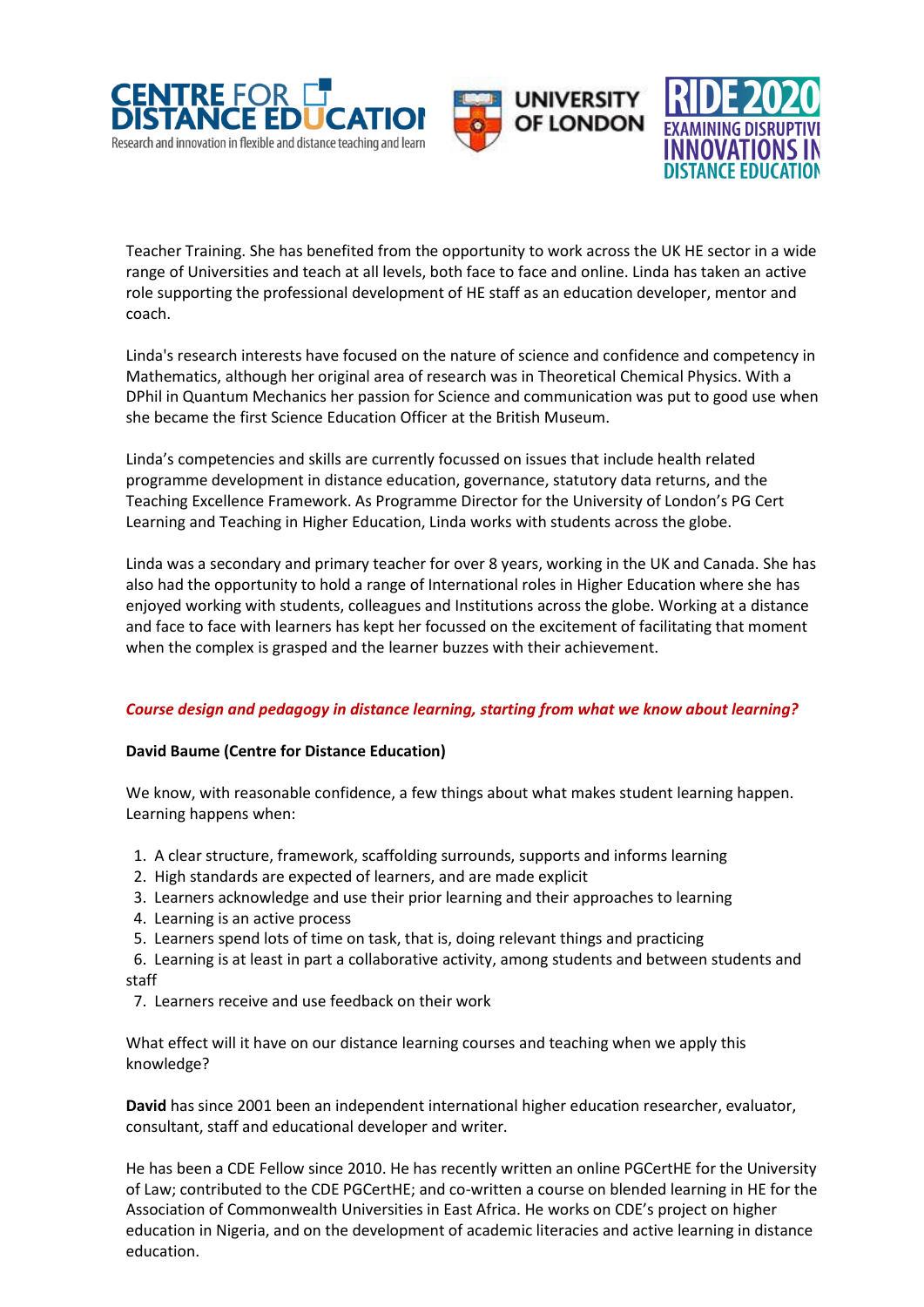





David was the founding Chair of the Staff and Educational Development Association and founding editor of the *International Journal for Academic Development*. He previously worked at the Open University.

**Session Chair: Stylianos Hatzipanagos**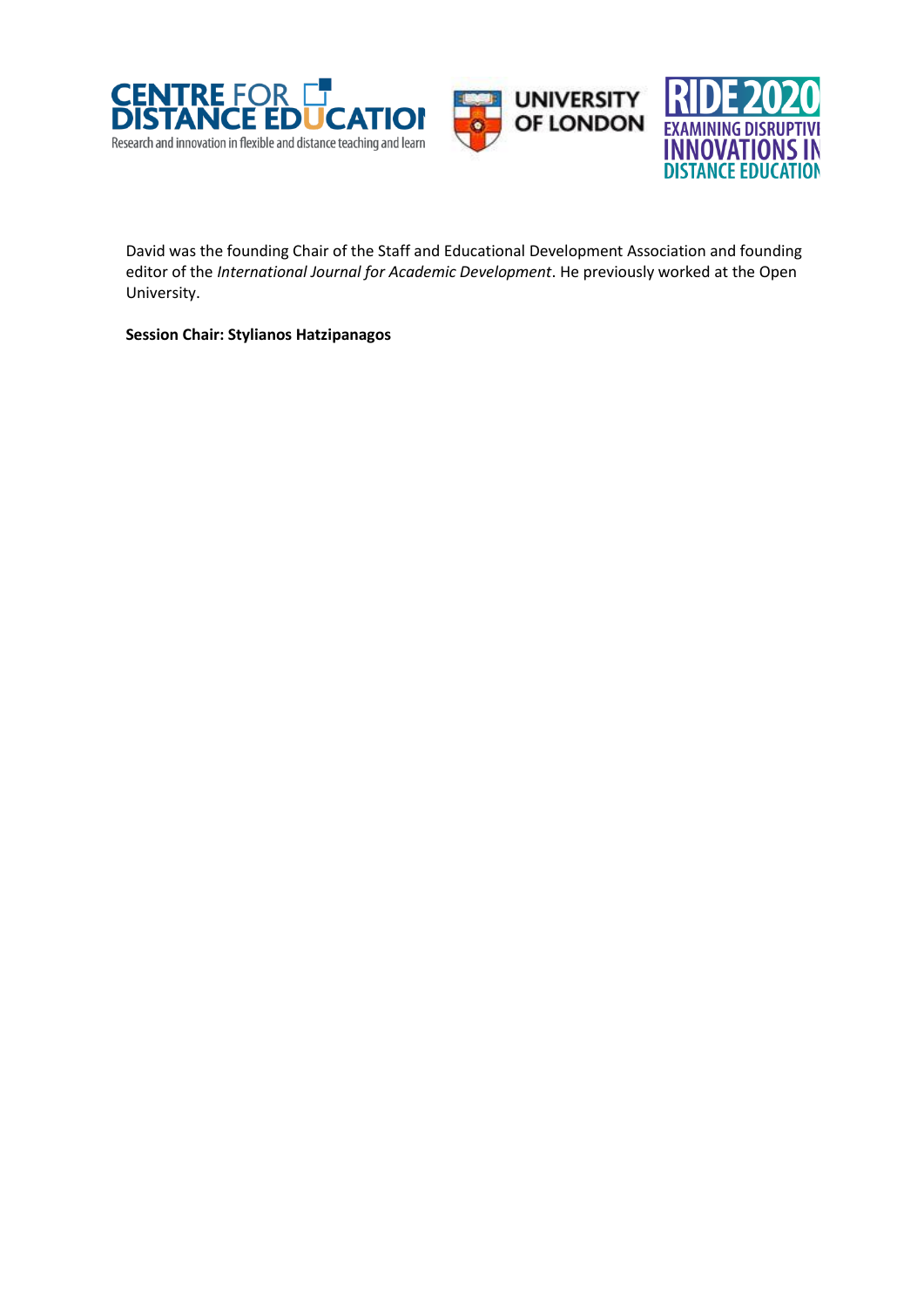





#### **Bloomsbury Room (SH35)**

# *Decolonizing the Curriculum: A recent experience from Open and Distance Learning Institutions in Nigeria.*

#### **Folashade Afolabi, (University of Lagos, Nigeria)**

Open and distance education has experienced an unprecedented growth and acceptance in Nigeria in the past few years where emphasis had been laid to create an environment which does not encourage the dominance of the teacher as the epicenter of knowledge, rather the paradigm of independent learning. Despite the growth recorded, the ideology has been "education for all" which focuses on literacy for all citizenry separated by distance and time for national development. A distinct difference between the ODL practices and conventional mode of learning has not been clearly defined in terms of contents but emphasizes mode delivery through blended learning approaches. It should however emphasize inclusive needs of learners, philosophy and policies of ODL and culture of the nation which in turn promotes lifelong education. Hence, the need for decolonization of the curriculum. The study critically examined the meaning of decolonization in ODL context. In doing this, study adopted a mixed method research design and data were collected using CIPP survey for preliminary study, interviews and Decolonization of Curriculum Questionnaire (DCQ) of internal consistency of 0.82 using Kuder-Richardson formula 21. A total of 420 learners of University of Lagos, Nigeria using a criterion sampling technique participated in the study. Four research questions were formulated to guide the study at 0.05 level of significance. Data collected were analysed using descriptive statistical tools. From the findings, it was shown from the preliminary study that the present curriculum failed to fully meet learners needs congruent to the philosophy of ODL which has been enveloped by the conventional mode contents. The curriculum was hereby redesigned to reflect identified missing links: inclusiveness, philosophy and indigenous knowledge which accommodates lifelong education. From learners' response, favourable dispositions were noticed based on the modification. The study further suggests that for effective decolonization of the curriculum, research in the depth of the construct has to be executed with a goal to develop curriculum that are relevant to learners' needs and life experiences.

**Folashade** is currently the Acting Head of the Department of Science Education, Distance Learning Institute, University of Lagos. She has PhD in Science Education (Physics). Her research interest are in learners' achievement, Gender, Science Education through Open and Distance Learning, Lifelong and Indigenous knowledge among others.

#### *Global Education & Knowledge Diplomacy: transactions of the 21st Century*

#### **Simon Rofe (SOAS)**

*Knowledge Diplomacy* by Jane Knight (2019) was commissioned by the British Council and pledges to provide a framework emphasising 'collaboration, reciprocity and mutual' in the space of higher education. The paper drew notable critique at the time of delivery (June 2019 Berlin). It is important to say this is not critique for critique's sake, but critical engagement and reflection on the subject matter which has grasped attention. Neither is the critique there to presuppose the direction of the discourse. The intention is to engage in further dialogue. What we are looking at here in exploring what Knowledge Diplomacy is not, is in turn, the liminal diplomacy